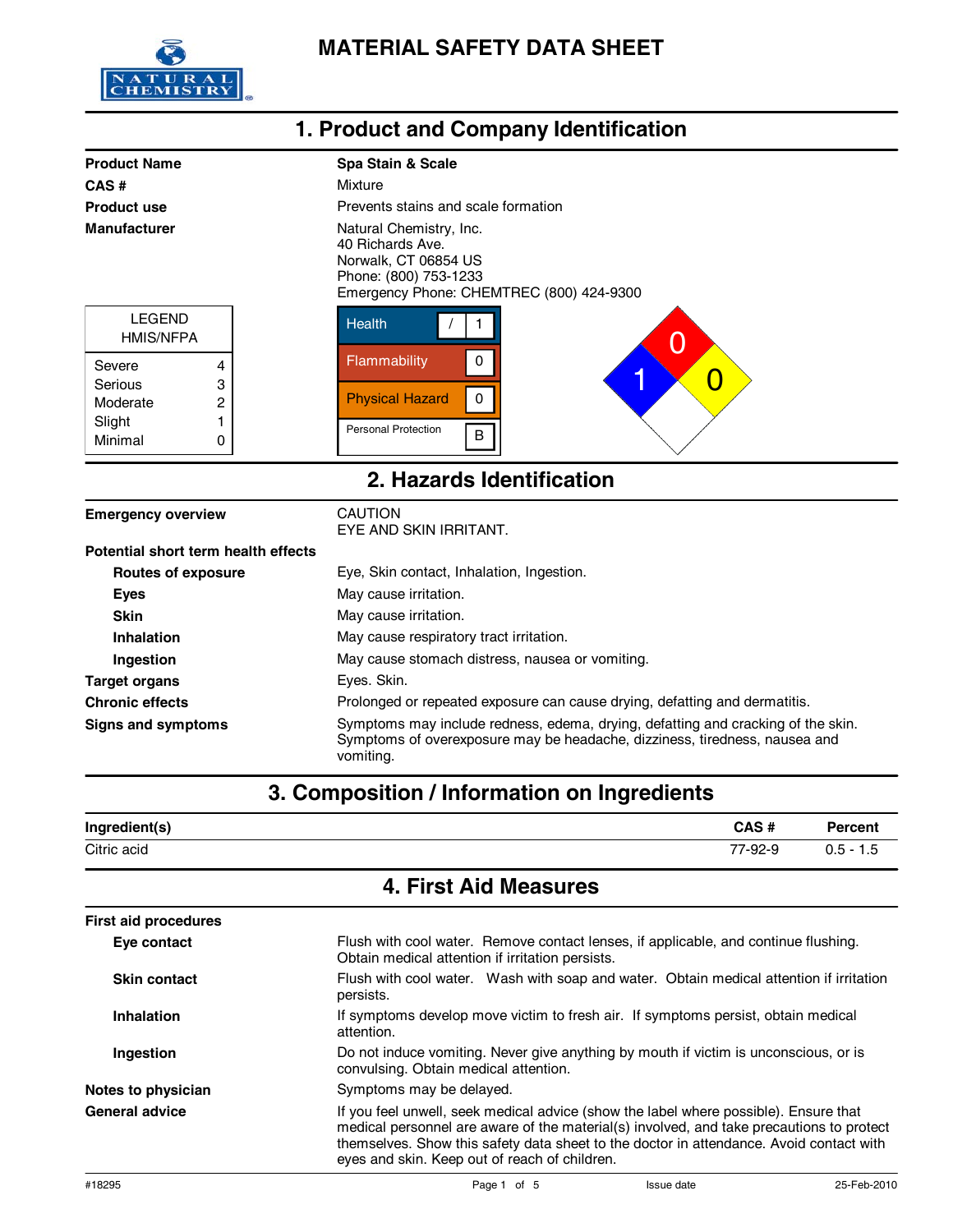#### **5. Fire Fighting Measures**

| <b>Flammable properties</b>                     | Not flammable by WHMIS/OSHA criteria.                                                              |
|-------------------------------------------------|----------------------------------------------------------------------------------------------------|
| <b>Extinguishing media</b>                      |                                                                                                    |
| Suitable extinguishing media                    | Dry chemical. Carbon dioxide. Water spray. Foam.                                                   |
| Unsuitable extinguishing media                  | Not available                                                                                      |
| <b>Protection of firefighters</b>               |                                                                                                    |
| Specific hazards arising from<br>the chemical   | Not available                                                                                      |
| <b>Protective equipment for</b><br>firefighters | Firefighters should wear full protective clothing including self contained breathing<br>apparatus. |
| <b>Hazardous combustion products</b>            | May include and are not limited to: Oxides of carbon. Oxides of nitrogen.                          |
| <b>Explosion data</b>                           |                                                                                                    |
| Sensitivity to mechanical<br>impact             | Not available                                                                                      |
| Sensitivity to static discharge                 | Not available                                                                                      |
|                                                 |                                                                                                    |

| 6. Accidental Release Measures |  |
|--------------------------------|--|
|--------------------------------|--|

| 7. Handling and Storage        |                                                                                                                                                                                                                                                                                                                                                          |
|--------------------------------|----------------------------------------------------------------------------------------------------------------------------------------------------------------------------------------------------------------------------------------------------------------------------------------------------------------------------------------------------------|
| Methods for cleaning up        | Before attempting clean up, refer to hazard data given above. Small spills may be<br>absorbed with non-reactive absorbent and placed in suitable, covered, labelled<br>containers. Prevent large spills from entering sewers or waterways. Contact emergency<br>services and supplier for advice. Never return spills in original containers for re-use. |
| <b>Methods for containment</b> | Stop leak if you can do so without risk. Prevent entry into waterways, sewers,<br>basements or confined areas.                                                                                                                                                                                                                                           |
| <b>Personal precautions</b>    | Keep unnecessary personnel away. Do not touch or walk through spilled material. Do<br>not touch damaged containers or spilled material unless wearing appropriate protective<br>clothing. Keep people away from and upwind of spill/leak.                                                                                                                |

| <b>Handling</b> |            | Use good industrial hygiene practices in handling this material.                  |
|-----------------|------------|-----------------------------------------------------------------------------------|
| <b>Storage</b>  | materials. | Keep out of reach of children. Store in a closed container away from incompatible |

## **8. Exposure Controls / Personal Protection**

| <b>Exposure limits</b>         |                                                                                                                                                                                |
|--------------------------------|--------------------------------------------------------------------------------------------------------------------------------------------------------------------------------|
| Ingredient(s)                  | <b>Exposure Limits</b>                                                                                                                                                         |
| Citric acid                    | <b>ACGIH-TLV</b>                                                                                                                                                               |
|                                | TWA: 10 mg/m3                                                                                                                                                                  |
|                                | <b>OSHA-PEL</b>                                                                                                                                                                |
|                                | TWA: 10 mg/m3                                                                                                                                                                  |
| <b>Engineering controls</b>    | General ventilation normally adequate.                                                                                                                                         |
| Personal protective equipment  |                                                                                                                                                                                |
| Eye / face protection          | Wear safety glasses with side shields.                                                                                                                                         |
| <b>Hand protection</b>         | Rubber gloves. Confirm with a reputable supplier first.                                                                                                                        |
| Skin and body protection       | As required by employer code.                                                                                                                                                  |
| <b>Respiratory protection</b>  | Where exposure guideline levels may be exceeded, use an approved NIOSH respirator.                                                                                             |
| General hygiene considerations | Handle in accordance with good industrial hygiene and safety practice. When using do<br>not eat or drink. Wash hands before breaks and immediately after handling the product. |

## **9. Physical and Chemical Properties**

| Appearance | Clear.    |
|------------|-----------|
| Color      | Colorless |
| Form       | Liquid    |
| Odor       | Mild      |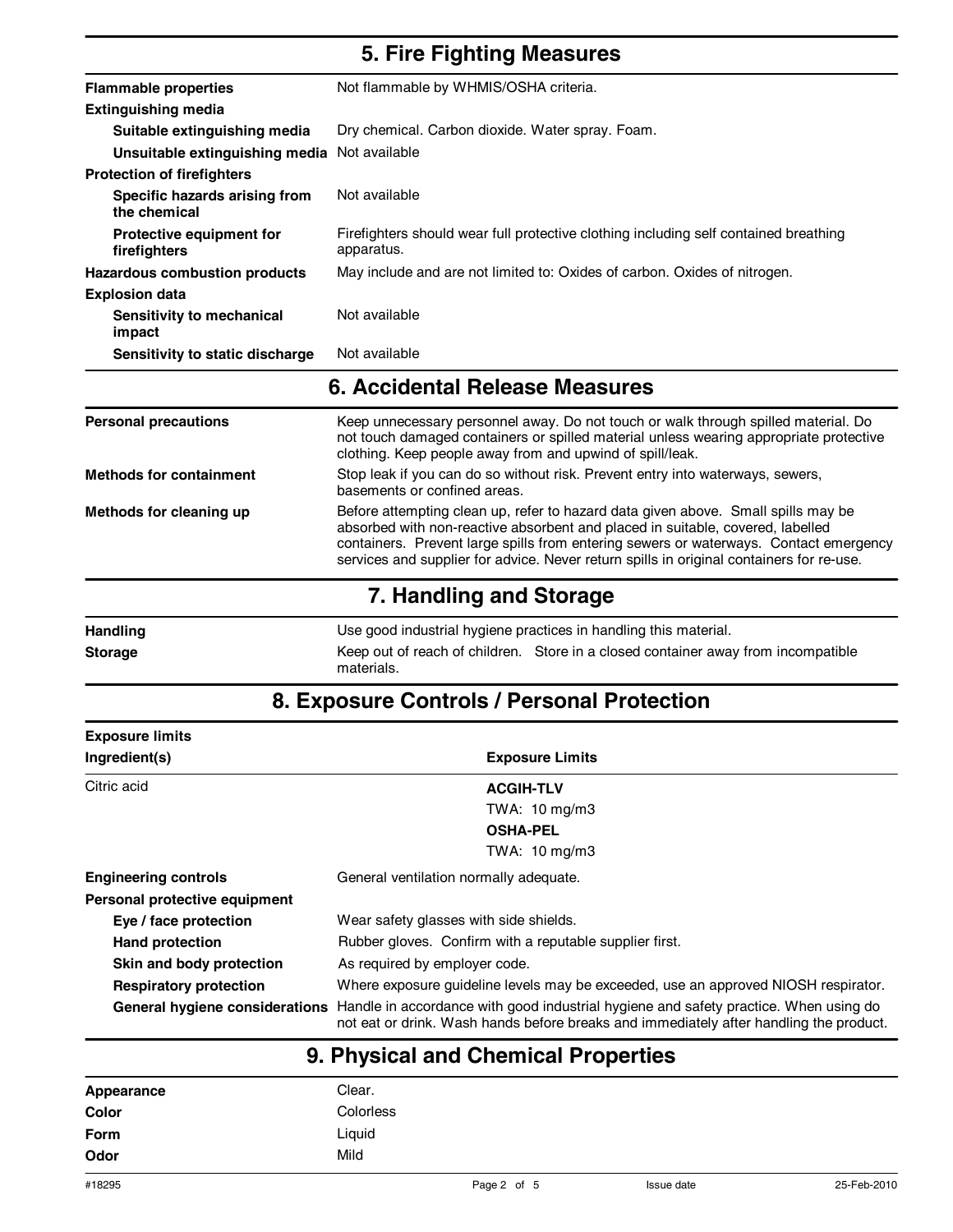| Odor threshold                                    | Not available |
|---------------------------------------------------|---------------|
| <b>Physical state</b>                             | Liquid        |
| рH                                                | $4 - 5$       |
| <b>Melting point</b>                              | Not available |
| <b>Freezing point</b>                             | Not available |
| <b>Boiling point</b>                              | Not available |
| <b>Flash point</b>                                | Not available |
| Pour point                                        | Not available |
| <b>Evaporation rate</b>                           | Not available |
| Flammability limits in air, lower, %<br>by volume | Not available |
| Flammability limits in air, upper, %<br>by volume | Not available |
| Vapor pressure                                    | Not available |
| Vapor density                                     | Not available |
| <b>Specific gravity</b>                           | $1.01 - 1.03$ |
| <b>Relative density</b>                           | $8.39 - 8.42$ |
| Octanol/water coefficient                         | Not available |
| Auto-ignition temperature                         | Not available |
| <b>Percent volatile</b>                           | Not available |

# **10. Stability and Reactivity**

| <b>Chemical stability</b>          | Stable under recommended storage conditions.                                                               |
|------------------------------------|------------------------------------------------------------------------------------------------------------|
| <b>Conditions to avoid</b>         | Do not mix with other chemicals.                                                                           |
| Incompatible materials             | Caustics. Oxidizers. Reducing agents.                                                                      |
|                                    | Hazardous decomposition products May include and are not limited to: Oxides of carbon. Oxides of nitrogen. |
| Possibility of hazardous reactions | Hazardous polymerization does not occur.                                                                   |

# **11. Toxicological Information**

| <b>Component analysis - LC50</b>      |                                                 |
|---------------------------------------|-------------------------------------------------|
| Ingredient(s)                         | <b>LC50</b>                                     |
| Citric acid                           | Not available                                   |
| <b>Component analysis - Oral LD50</b> |                                                 |
| Ingredient(s)                         | <b>LD50</b>                                     |
| Citric acid                           | 5040 mg/kg mouse; 3000 mg/kg rat                |
| <b>Effects of acute exposure</b>      |                                                 |
| <b>Eye</b>                            | May cause irritation.                           |
| <b>Skin</b>                           | May cause irritation.                           |
| Inhalation                            | May cause respiratory tract irritation.         |
| Ingestion                             | May cause stomach distress, nausea or vomiting. |
| <b>Sensitization</b>                  | Non-hazardous by WHMIS/OSHA criteria.           |
| <b>Chronic effects</b>                | Non-hazardous by WHMIS/OSHA criteria.           |
| Carcinogenicity                       | Non-hazardous by WHMIS/OSHA criteria.           |
| <b>Mutagenicity</b>                   | Non-hazardous by WHMIS/OSHA criteria.           |
| <b>Reproductive effects</b>           | Non-hazardous by WHMIS/OSHA criteria.           |
| <b>Teratogenicity</b>                 | Non-hazardous by WHMIS/OSHA criteria.           |
| <b>Synergistic Materials</b>          | Not available                                   |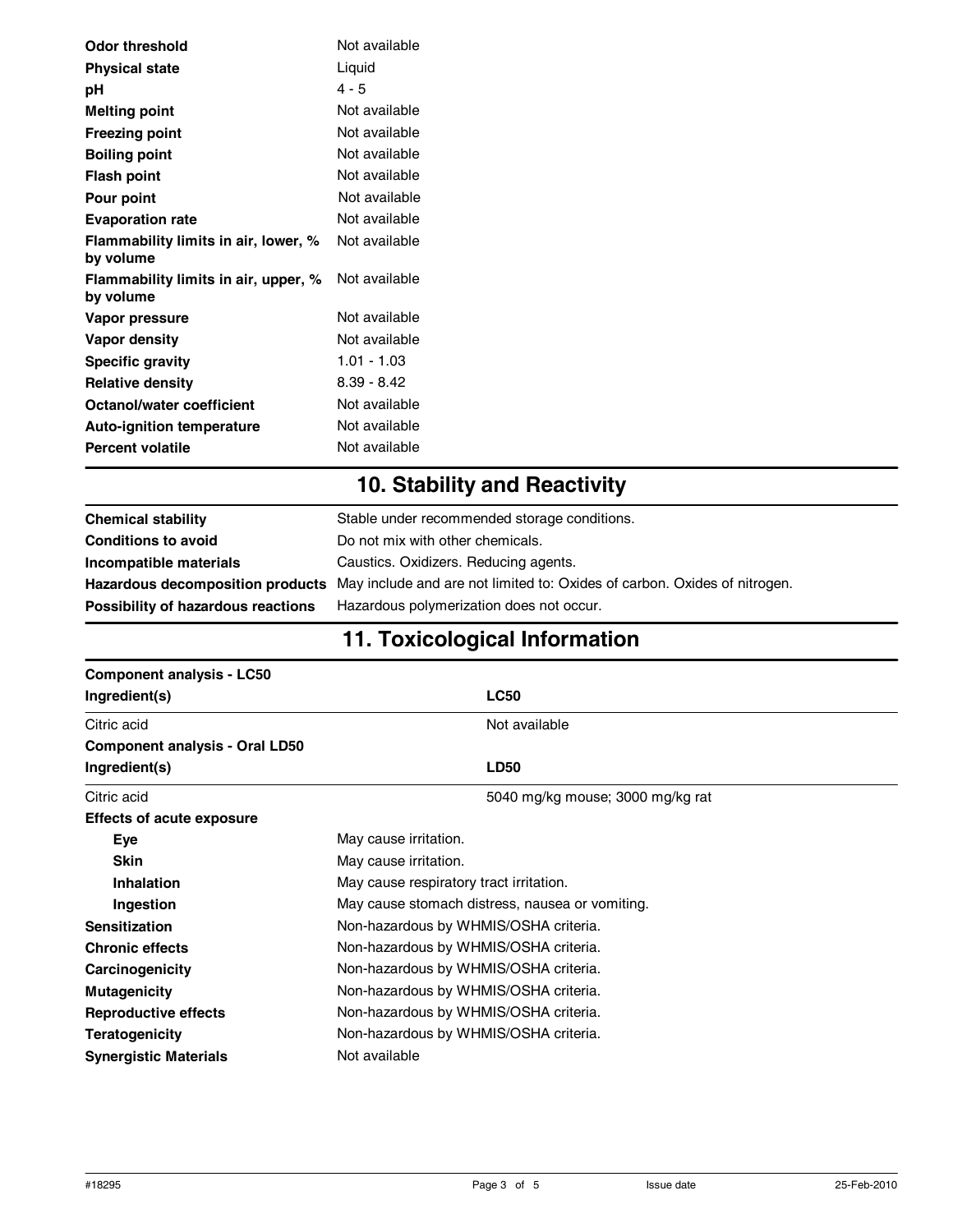### **12. Ecological Information**

| <b>Ecotoxicity</b>                                          | Components of this product have been identified as having potential environmental<br>concerns. |                                                                                                                    |  |
|-------------------------------------------------------------|------------------------------------------------------------------------------------------------|--------------------------------------------------------------------------------------------------------------------|--|
| <b>Ecotoxicity - Freshwater Fish Species Data</b>           |                                                                                                |                                                                                                                    |  |
| Citric acid<br><b>Ecotoxicity - Microtox Data</b>           | 77-92-9                                                                                        | 96 Hr LC50 Lepomis macrochirus: 1516 mg/L [static]                                                                 |  |
| Citric acid<br><b>Ecotoxicity - Water Flea Data</b>         | 77-92-9                                                                                        | 15 Min EC50 Photobacterium phosphoreum: 14 mg/L                                                                    |  |
| Citric acid                                                 | 77-92-9                                                                                        | 72 Hr EC50 Daphnia magna: 120 mg/L                                                                                 |  |
| <b>Environmental effects</b>                                | Not available                                                                                  |                                                                                                                    |  |
| <b>Aquatic toxicity</b>                                     | Not available                                                                                  |                                                                                                                    |  |
| Persistence / degradability                                 | Not available                                                                                  |                                                                                                                    |  |
| <b>Bioaccumulation / accumulation</b>                       | Not available                                                                                  |                                                                                                                    |  |
| <b>Partition coefficient</b>                                | Not available                                                                                  |                                                                                                                    |  |
| Mobility in environmental media                             | Not available                                                                                  |                                                                                                                    |  |
| <b>Chemical fate information</b>                            | Not available                                                                                  |                                                                                                                    |  |
| Other adverse effects                                       | Not available                                                                                  |                                                                                                                    |  |
|                                                             |                                                                                                | <b>13. Disposal Considerations</b>                                                                                 |  |
| <b>Waste codes</b>                                          | Not available                                                                                  |                                                                                                                    |  |
| <b>Disposal instructions</b>                                |                                                                                                | Review federal, state/provincial, and local government requirements prior to disposal.                             |  |
| Waste from residues / unused<br>products                    | Not available                                                                                  |                                                                                                                    |  |
| <b>Contaminated packaging</b>                               | Not available                                                                                  |                                                                                                                    |  |
|                                                             |                                                                                                | <b>14. Transport Information</b>                                                                                   |  |
| U.S. Department of Transportation (DOT)                     |                                                                                                |                                                                                                                    |  |
| Not regulated as dangerous goods.                           |                                                                                                |                                                                                                                    |  |
| <b>Transportation of Dangerous Goods (TDG - Canada)</b>     |                                                                                                |                                                                                                                    |  |
| Not regulated as dangerous goods.                           |                                                                                                |                                                                                                                    |  |
|                                                             |                                                                                                | 15. Regulatory Information                                                                                         |  |
| <b>Canadian federal regulations</b>                         |                                                                                                | This product has been classified in accordance with the hazard criteria of the Controlled                          |  |
|                                                             |                                                                                                | Products Regulations and the MSDS contains all the information required by the<br>Controlled Products Regulations. |  |
| Canada - WHMIS - Ingredient Disclosure List                 |                                                                                                |                                                                                                                    |  |
| Citric acid                                                 | 77-92-9                                                                                        | 1%                                                                                                                 |  |
| <b>US Federal regulations</b>                               |                                                                                                | This product is a "Hazardous Chemical" as defined by the OSHA Hazard                                               |  |
|                                                             |                                                                                                | Communication Standard, 29 CFR 1910.1200.<br>CERCLA/SARA Hazardous Substances - Not applicable.                    |  |
| <b>Occupational Safety and Health Administration (OSHA)</b> |                                                                                                |                                                                                                                    |  |
| 29 CFR 1910.1200 hazardous<br>chemical                      | Yes                                                                                            |                                                                                                                    |  |
| <b>CERCLA (Superfund) reportable quantity</b><br>None       |                                                                                                |                                                                                                                    |  |
| Superfund Amendments and Reauthorization Act of 1986 (SARA) |                                                                                                |                                                                                                                    |  |
| <b>Hazard categories</b>                                    |                                                                                                | Immediate Hazard - Yes                                                                                             |  |
|                                                             |                                                                                                | Delayed Hazard - No                                                                                                |  |
|                                                             |                                                                                                | Fire Hazard - No                                                                                                   |  |
|                                                             |                                                                                                | Pressure Hazard - No<br>Reactivity Hazard - No                                                                     |  |
| Section 302 extremely<br>hazardous substance                | No                                                                                             |                                                                                                                    |  |
| Section 311 hazardous chemical Yes                          |                                                                                                |                                                                                                                    |  |
| <b>Clean Air Act (CAA)</b>                                  | Not available                                                                                  |                                                                                                                    |  |
|                                                             |                                                                                                |                                                                                                                    |  |